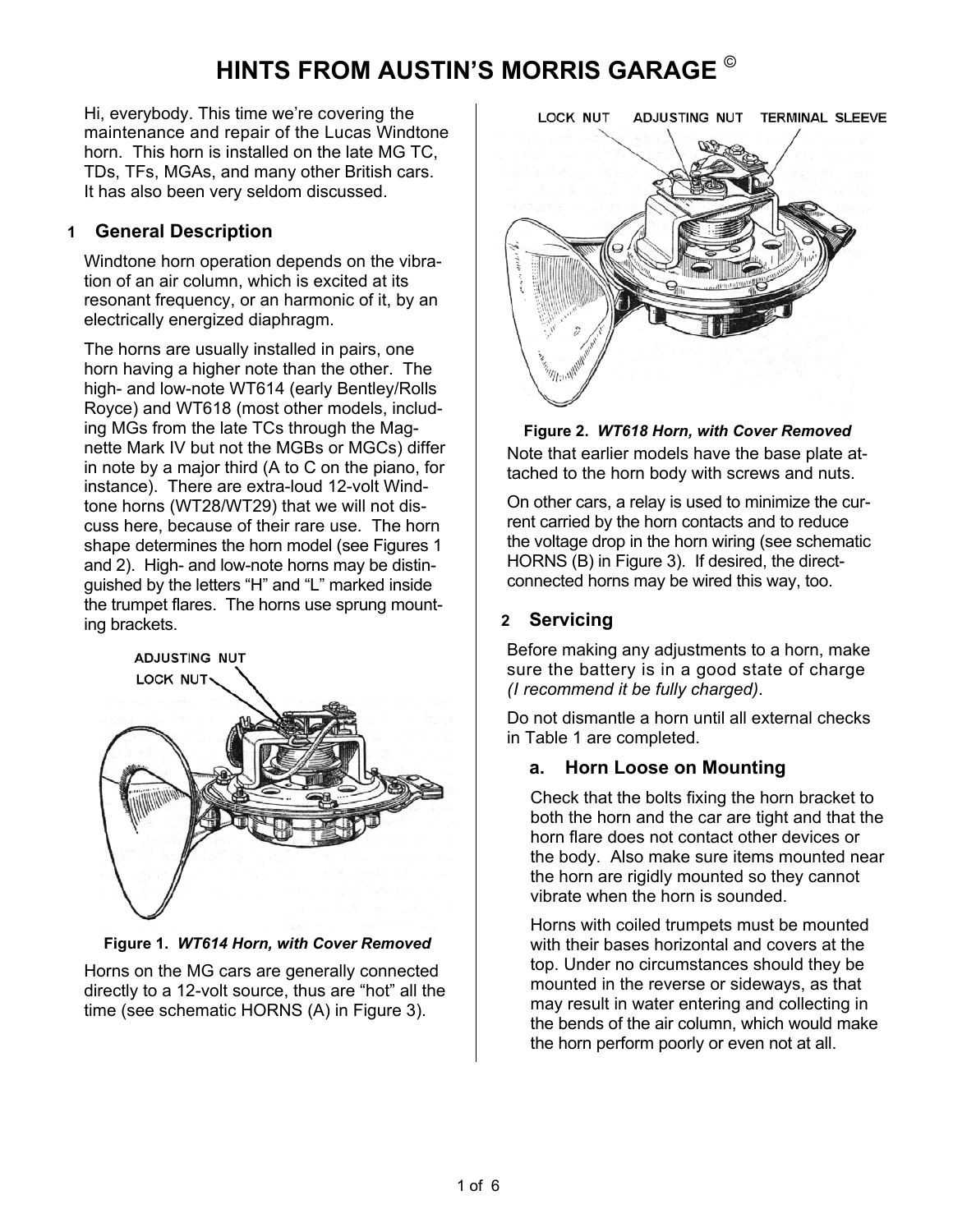| <b>Symptom</b>        | <b>Possible Causes</b>                           | <b>Reference</b> |                    |
|-----------------------|--------------------------------------------------|------------------|--------------------|
| Note unsatisfactory   | Horn loose on mounting<br>Horn out of adjustment | Paragraph        | 2(a)<br>$2(e)$ (i) |
|                       | Internal fault(s)                                | -11              | $2(e)$ (ii-vi)     |
| Horn does not operate | Faulty wiring<br>Blown fuse                      | Paragraph        | 2(b)<br>2(c)       |
|                       | Faulty relay                                     | $\mathbf{u}$     | 2(d)               |
|                       | Internal fault(s)                                |                  | $(ii-vi)$<br>2(e)  |

**Table 1.** *Servicing Summary*



**Figure 3.** *Typical Horn Circuit Wiring*

### **b. Faulty Connection**

Examine the horn circuit wiring, replacing any that are badly worn or chafed. Make sure all connections are clean and tight, and that the connecting eyelets or connector nipples are firmly soldered to the wires.

On certain model WT614 horns, the contact clips in the terminal block may have been distorted as a result of allowing insufficient slack in the wiring. They can be bent back into shape with a pair of pliers.

#### **c.** *Blown Fuse*

If a separate fuse is installed to protect the horn circuit, it may have blown. Before replacing the fuse, however, examine the wiring for evidence of a short that may have caused the fuse to blow. Use an ohmmeter to verify the wires are not common to ground. A blown fuse may also indicate a horn is badly out of adjustment.

#### **d.** *Faulty Relay*

When equipped so, check the relay by connecting terminals C1 and C2 (H and B on some relays) with a short piece of heavygauge cable. If the horns operate properly, remove the cable and connect it between the remaining relay terminal W (or P) and ground. Persistence of the fault means there is an internal defect in the relay, which will have to be replaced. If the horn does sound, check the horn push circuit.

#### **e.** *Internal Faults*

### ( i ) *Contact breaker out of adjustment*

Make sure that poor performance is not due to one of the causes in paragraphs a–d before attempting any horn adjustment. Adjustment does not change the pitch of the note but takes up wear of the moving parts, which, if not corrected, would result in the loss of power and note roughness.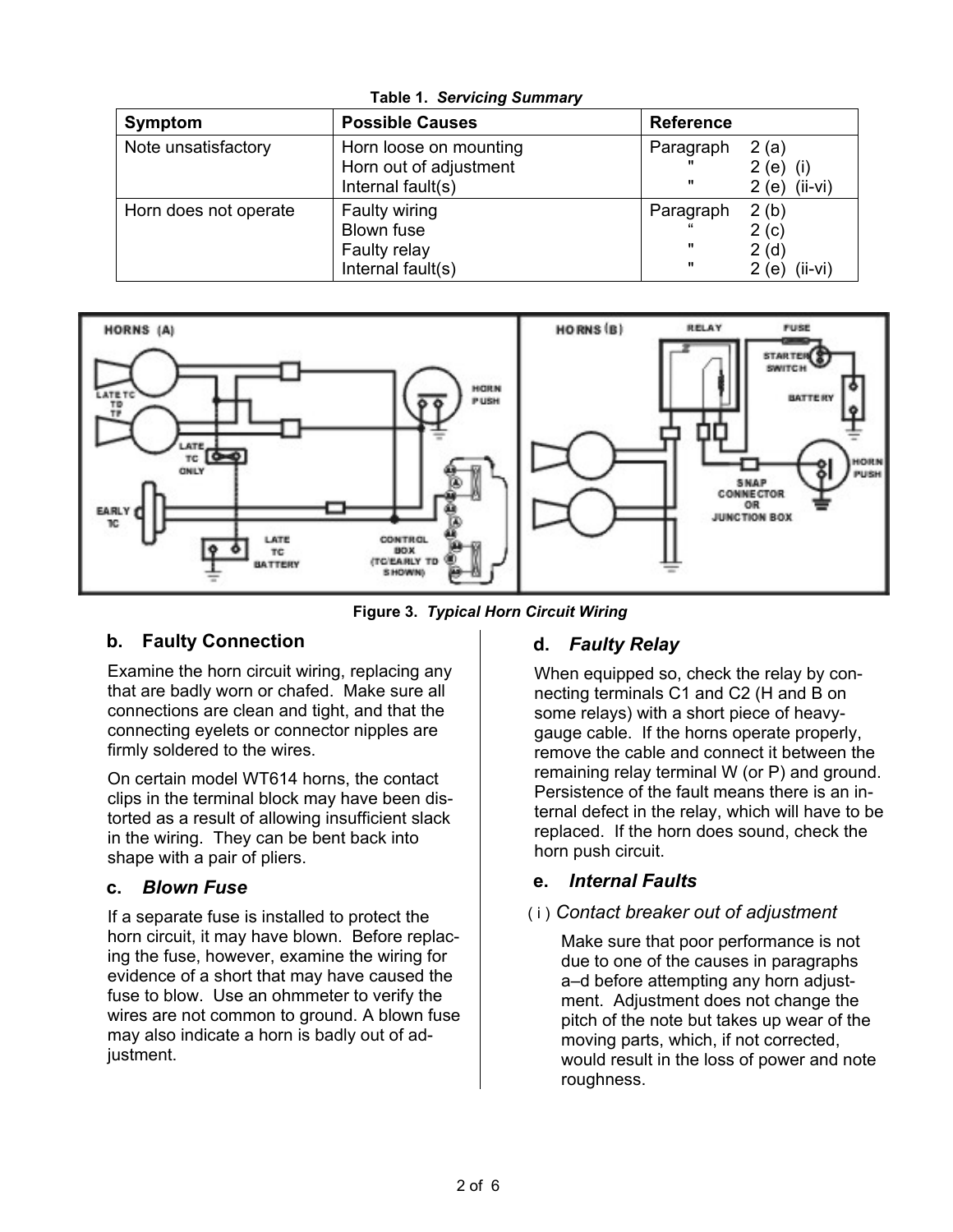The horn should not be used repeatedly when out of adjustment, as the resulting increase in current draw will be excessive. The maximum current for each model is given in Table 2.

| <b>Model</b> | 6-Volt (amps) | 12-Volt (amps) |
|--------------|---------------|----------------|
| <b>WT614</b> | $11.5 - 13$   | 5.5            |
| WT618        | $13 - 14$     | $2.5 - 3$      |

**Table 2.** *Current Consumption for One Horn* 

The total current consumption for a pair of horns will, naturally, be twice the figure quoted in the table.

To check the current consumption, break the circuit at a convenient point, and connect a 0–30 amp (0–50 amp for 6-volt horns) in series. If the reading is in excess of the specification, it will be necessary to adjust the horns, even if they are apparently operating correctly. The horns should be tested with the car stationary and the battery fully charged.

#### *Adjustment*

Remove the cover securing screw, and remove the cover and supporting strap. Disconnect the supply cable from one horn, making sure it does not touch any part of the car and cause a short circuit (remember, the horn supply is almost always "hot.") The horns must always be securely bolted down when carrying out any adjustment and, if it is necessary to remove the horn from the car for testing, it should be firmly clamped by its securing bracket for the test. As with the HF horns, when testing or adjusting, use a pure DC supply–not rectified AC.

Slacken the lock nut on the fixed contact, and rotate the adjusting nut a few degrees at a time clockwise (CW) to reduce the current, or counterclockwise (CCW) to increase the current. Remember, the adjustment is a very critical one. Tighten the lock nut before testing the horn after each trial adjustment. The contact spring on a correctly set horn should be more or less parallel with the surface of the magnet bridge for the contacts to be in line. A clear, steady note should be obtained over a voltage range of 5 to 7 volts for 6-volt and 10 to 14 volts for 12-volt horns.

#### (ii) *Badly worn contacts*

If the contacts are so badly worn that correct adjustment is not possible, a new set of contacts, i.e., moving contact and spring, and fixed contact must be fitted, and adjusted as described in paragraphs (e) and ( i ), above.

#### (iii) *Faulty resistance*

To prevent excess sparking as the horn contacts separate, a carbon resistance is connected across the horn coil. The resistance values vary according to the horn voltage. If the resistance becomes open circuited, the horn note becomes rough, and heavy sparking will occur as the horn contacts separate. The correct resistance values for each horn are:

> 6-volt horns — 0.054 ohms 12-volt horns — 8 ohms

On WT618 horns, the contact breaker terminal block is made of a resistive material. This serves as the spark-suppressing resistance.

#### (iv) *Open-circuited or burned out coil*

The horn coil can be easily checked for continuity by connecting an ohmmeter between the two coil supply wires. The resistance values of the coil windings vary according to voltage.

> 6-volt horns — 0.54 ohms 12-volt horns — 0.28 ohms

#### *(v) Incorrect armature setting*

Armature setting can be checked by measuring the amount of push rod movement. To do this, see Figure 4, and screw back the contact breaker adjustable contact until the contacts are parted. Position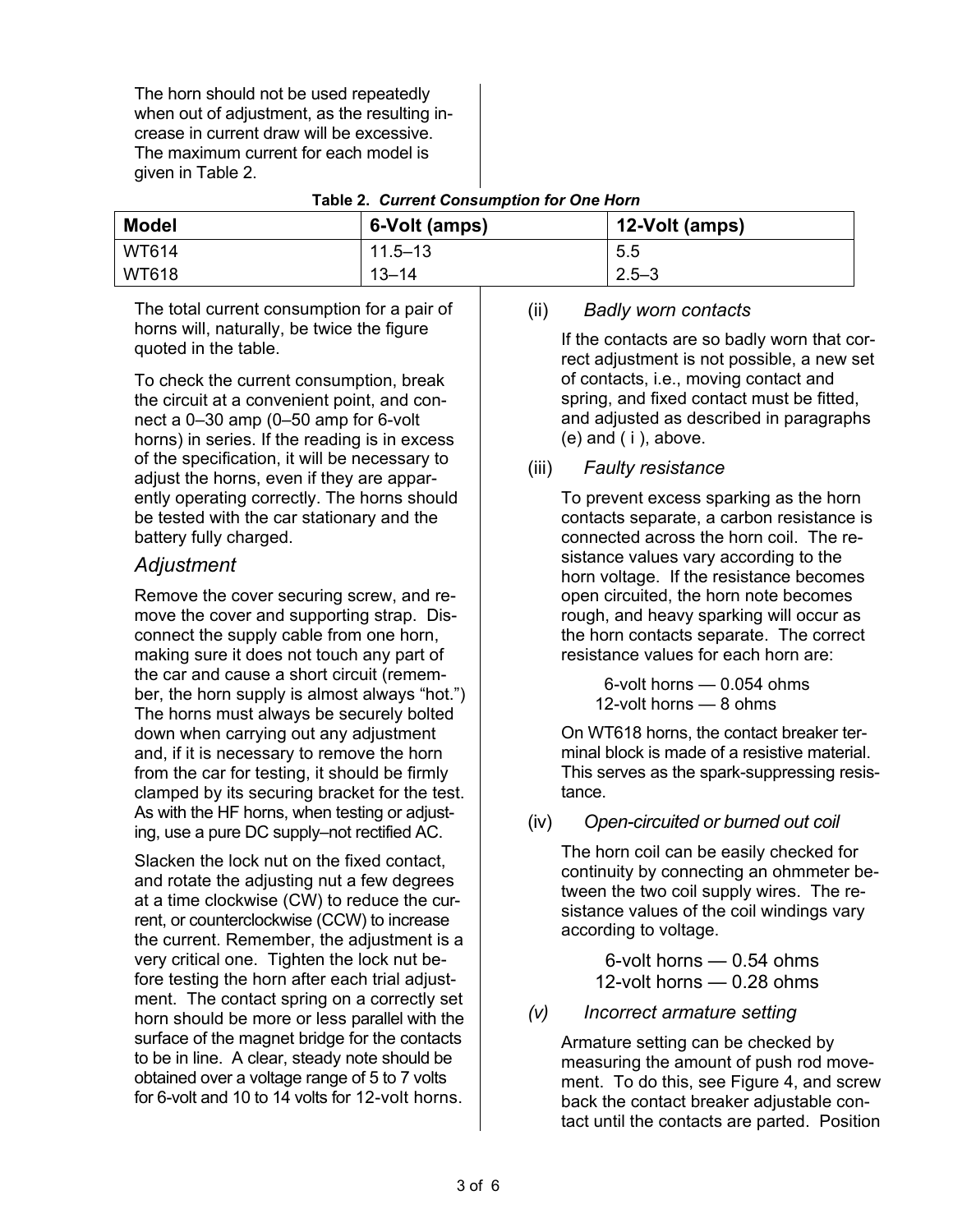a dial indicator on the moving contact spring directly above the push rod. Temporarily energize the coil, arranging the supply wires in such a way as to bypass the contact breaker, and note the reading on the dial indicator. Do not energize the coil longer than it takes to read the gauge.

Because of differences in diaphragm stiffness, the amount of movement compatible with satisfactory horn performance can differ with individual horns of the same model and voltage. The armature movements listed in Table 3 are therefore nominal—the essential conditions being that an armature does not impact against the pole piece (indicated by a sharp metallic click) or otherwise contact any part of the horn body.

Figure 5 shows two special tools required for making armature adjustments on WT614 (top) and WT618 horns.

Adjust the armature as follows:

- 1. Slacken the armature lock nut.
- 2. Reset the armature, using the tools, as in Figure 6.



**Figure 6.** *Adjusting the Armature* 

#### **Table 3.** *Armature Clearances*

| <b>Model</b> | <b>High Note Settings</b> | <b>Low Note Settings</b> |
|--------------|---------------------------|--------------------------|
| WT614        | 6-volt: 0.045"            | 6-volt: 0.050"           |
|              | 12-volt: 0.055"           | 12-volt: 0.060"          |
| WT618        | 6-volt: 0.050"            | 6-volt: 0.050"           |
|              | 12-volt: 0.055"           | 12-volt: 0.055"          |





STUDS: THREE, SILVER STEEL, HARDENED AND TEMPERED



- 3. Tighten the armature lock not.
- Reset the contact breaker as in paragraph (e) (i).
- *(vi) Push rod sticking*

Remove the contact breaker spring, and work the push rod up and down in its bushing so it moves freely.

If necessary, clean the rod and bushing with gasoline to remove any accumulation of dirt or grease. After cleaning, lightly smear the rod with a light grease. Make sure grease does not get onto the contacts.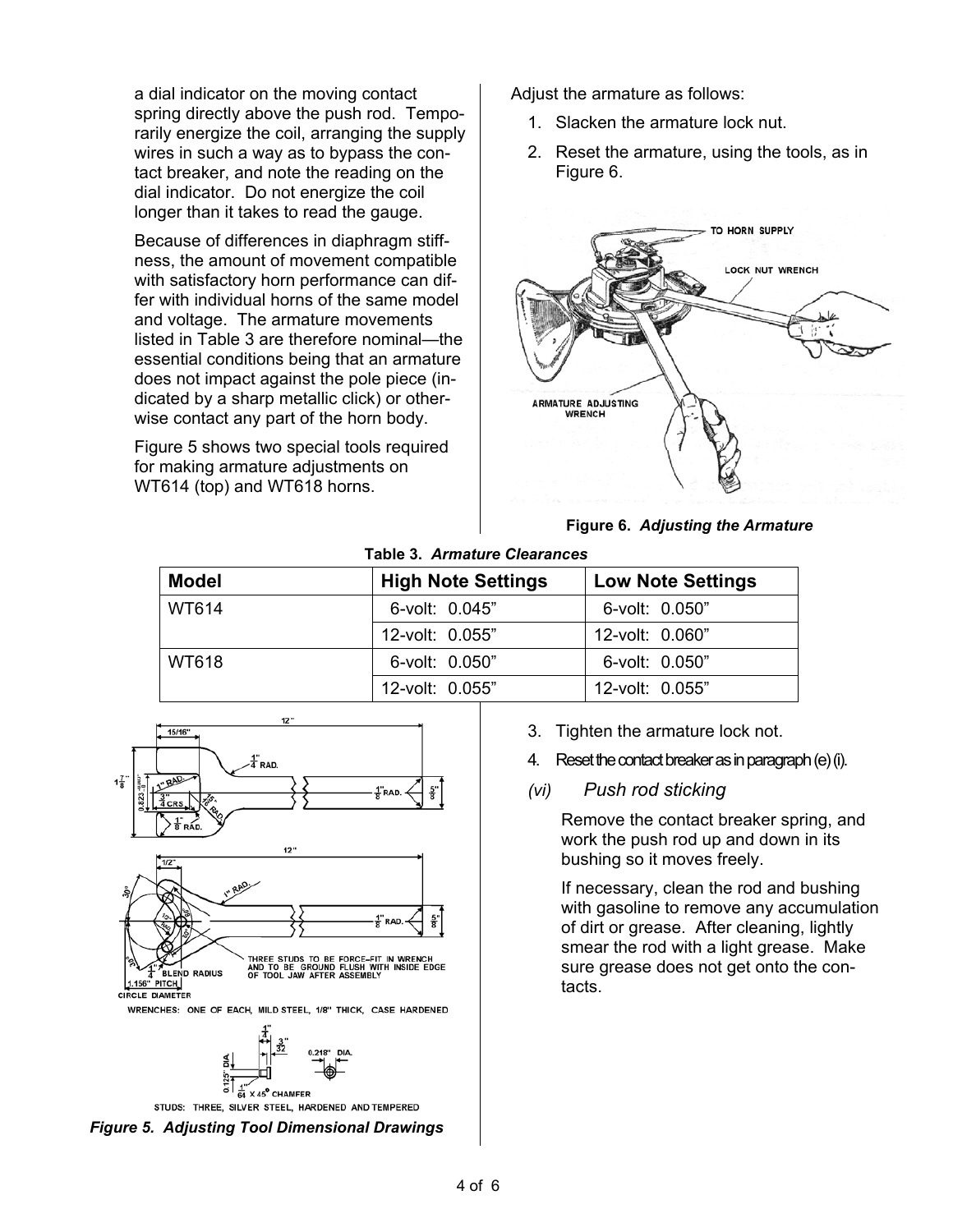## **Dismantling**

Unless a major fault occurs, such as a broken diaphragm or a burned out coil (both of which are very rare faults), dismantling of the movement itself is not advisable. If however, dismantling is necessary, refer to Figure 7, and follow the order of disassembly in Figure 8. When a horn coil housing and base plate is affixed to the die cast body with rivets, the rivets must be drilled out. To reassemble, reverse the order in Figure 8. Upon reassembly, the holes must be drilled out to 7/32 in., and the rivets replaced by appropriate machine screws and nuts.

### **Reassembly**

Reassembly is done by reversing the dismantling sequence, and the following points must be observed when the horn is being reassembled:

- 1. Make sure a fiber packing washer is assembled between the diaphragm and the body die casting.
- 2. Note that high note horns have thinner armature plates than low note horns.
- 3. The diaphragm clamping nuts must be tightened to a torque of not less than 30 in. lb.
- 4. Reset the armature with its upper surface approximately even with the surface of the horn base plate.
- 5. Lightly smear the push rod with a light grease.
- 6. After long service, the spring locking plate on a WT618 terminal block assembly loses its spring tension, and a new plate must be installed.
- 7. The terminal block assembly nuts on WT618 horns must be tightened to a torque of 30 in. lb, to obtain consistent horn performance.
- 8. Carry out an insulation test before connecting power to the horn. Test between each terminal and the horn body with a 500 volt insulation tester.
- 9. Reset the armature and contact breaker with the instructions given above.



**Figure 7.** *WT618 Shown Disassembled* 

All MG car clubs, who focus on pre-1956 MG cars, and all vintage MG owners are encouraged to join our club to enjoy the many benefits of membership. Please write for an application or visit our Web site at vintagemg.com to view, print, fill one out, and mail it in with your payment. There are many other very interesting things at the site, too.

That's all for this time. Regards to all, Jerry.